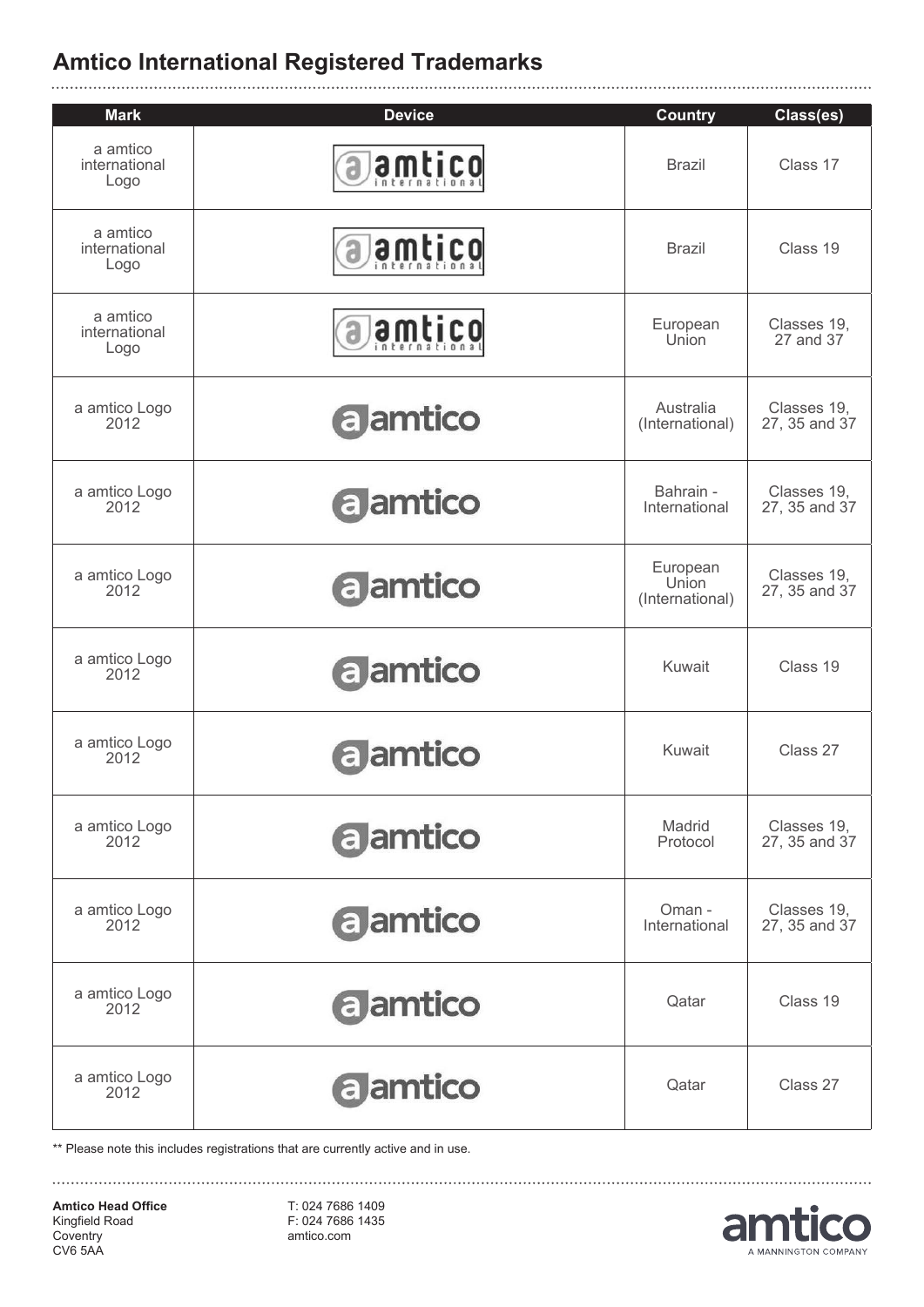|                                          | <b>Device</b>               |                                         |                              |
|------------------------------------------|-----------------------------|-----------------------------------------|------------------------------|
| <b>Mark</b><br>a amtico Logo<br>2012     | <b>a</b> amtico             | <b>Country</b><br>Saudi Arabia          | Class(es)<br>Class 19        |
| a amtico Logo<br>2012                    | <b>a</b> amtico             | Saudi Arabia                            | Class 27                     |
| a amtico Logo<br>2012                    | a amtico                    | Turkey -<br>International               | Classes 19,<br>27, 35 and 37 |
| a amtico Logo<br>2012                    | a amtico                    | <b>United Arab</b><br>Emirates          | Class 19                     |
| a amtico Logo<br>2012                    | a amtico                    | <b>United Arab</b><br>Emirates          | Class 27                     |
| a amtico Logo<br>2012                    | a amtico                    | <b>United States</b><br>(International) | Classes 19,<br>27, 35 and 37 |
| a amtico Logo<br>2012 (Series<br>of $2)$ | <b>a</b> amtico<br>a amtico | United<br>Kingdom                       | Classes 19,<br>27, 35 and 37 |
| a Logo                                   |                             | China                                   | Class 27                     |
| <b>AMTICO</b>                            |                             | Egypt                                   | Class 19                     |
| <b>AMTICO</b>                            |                             | Egypt                                   | Class 27                     |
| <b>AMTICO</b>                            |                             | India                                   | Class 19                     |
| <b>AMTICO</b>                            |                             | Russian<br>Federation                   | Class 27                     |

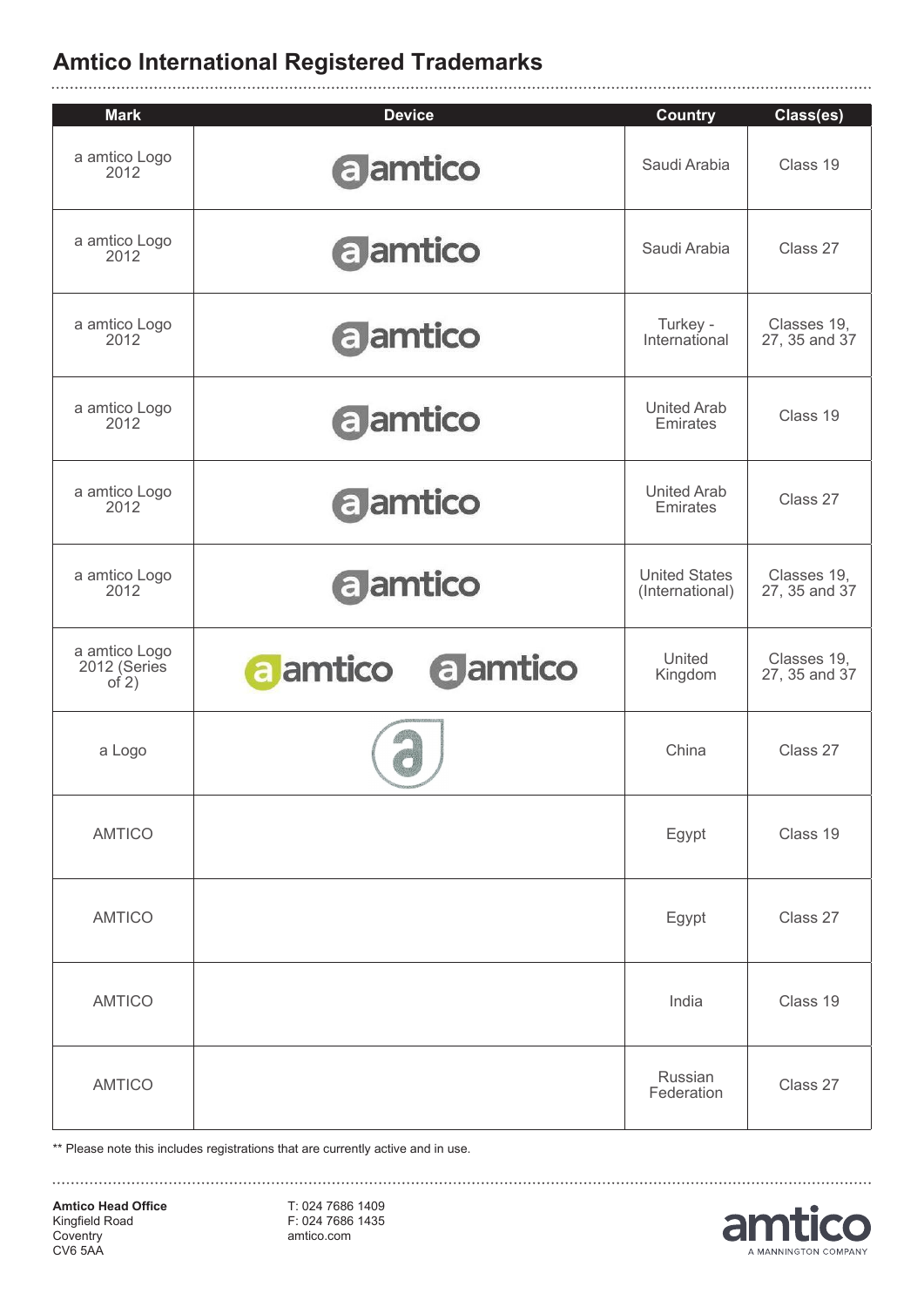| <b>Mark</b>                                              | <b>Device</b>                                                             | <b>Country</b>    | Class(es)                    |
|----------------------------------------------------------|---------------------------------------------------------------------------|-------------------|------------------------------|
| <b>AMTICO</b><br>& Amtico<br>(Stylised)<br>(Series of 2) | AMTICO<br>Amtico                                                          | Hong Kong         | Classes 19<br>and 27         |
| <b>AMTICO</b><br>& Amtico<br>(Stylised)<br>(Series of 2) | AMTICO<br>Amtico                                                          | India             | Class 19                     |
| <b>AMTICO</b><br>& Amtico<br>(Stylised)<br>(Series of 2) | AMTICO<br>Amtico                                                          | India             | Class 27                     |
| <b>AMTICO</b><br>& Amtico<br>(Stylised)<br>(Series of 2) | AMTICO<br>Amtico                                                          | United<br>Kingdom | Classes 19,<br>27, 37 and 42 |
| <b>AMTICO</b><br>(in Chinese<br>Characters)              | 安地阁                                                                       | China             | Class 19                     |
| <b>AMTICO</b><br>(in Chinese<br>Characters)              | 安地阁                                                                       | China             | Class 27                     |
| AMTICO (in<br>Katakana<br>Characters)                    | アムチコ                                                                      | Japan             | Classes 1, 17<br>and 19      |
| AMTICO (in<br>Katakana<br>Characters)                    | アムチコ                                                                      | Japan             | Class 19                     |
| AMTICO (in<br>Katakana<br>Characters)                    | アムチコ                                                                      | Japan             | Class 37                     |
| <b>AMTICO</b><br>(Series of 7)                           | <b>AMTICO</b><br>Amtico<br>Amtico<br>Amtico<br>Amtico<br>Amtico<br>Amtico | Malaysia          | Class 27                     |
| Amtico<br>(Stylised)                                     | Amtico                                                                    | China             | Class 27                     |

\*\* Please note this includes registrations that are currently active and in use.

**Amtico Head Office** Kingfield Road **Coventry** CV6 5AA

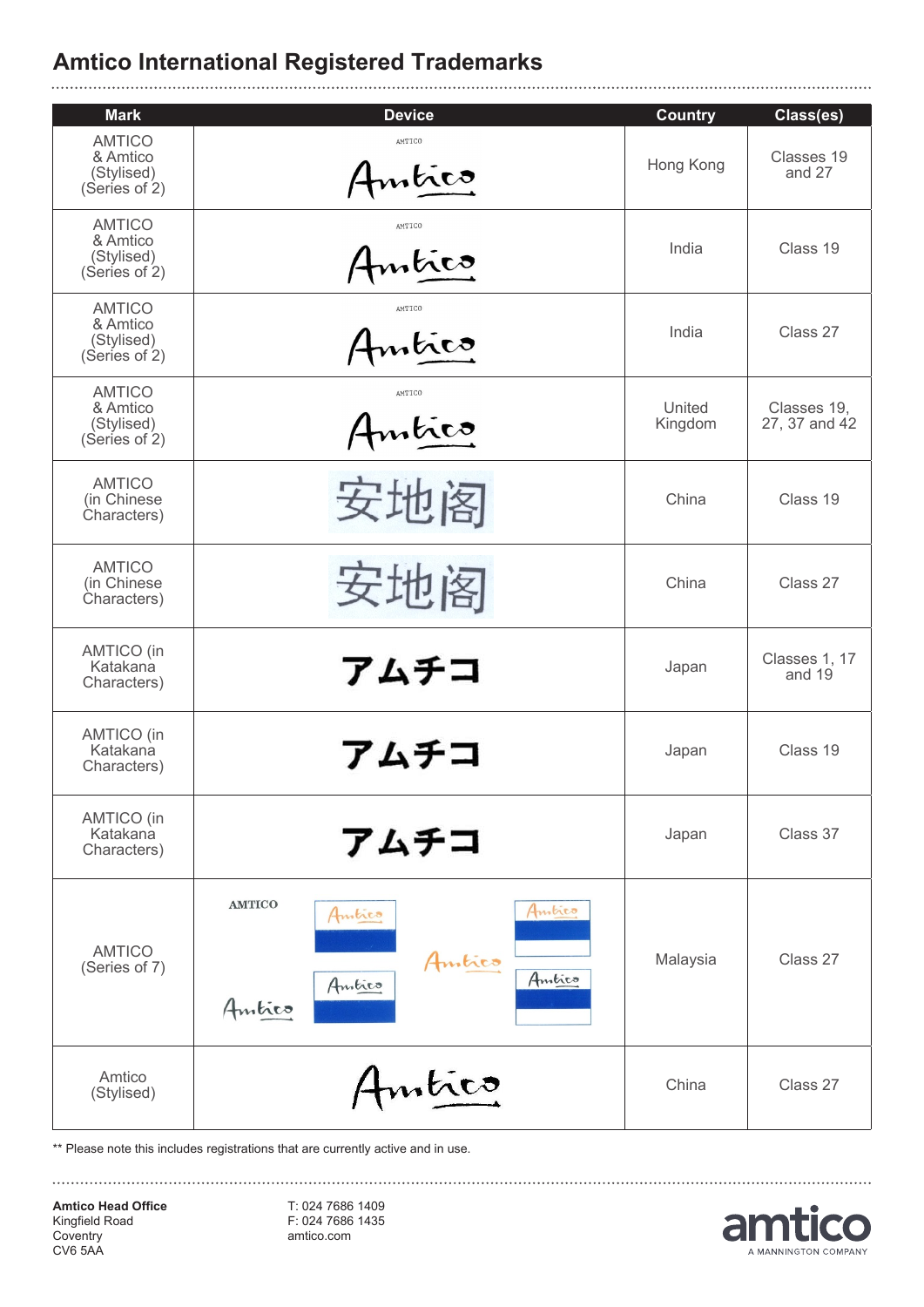| <b>Mark</b>                                                               | <b>Device</b>                         | <b>Country</b>                     | Class(es)            |
|---------------------------------------------------------------------------|---------------------------------------|------------------------------------|----------------------|
| <b>Amtico</b><br>(Stylised)<br>(Version 2)<br>with Katakana<br>Characters | Amtico<br>アムチコ                        | Japan                              | Class 19             |
| Amtico                                                                    | Amtico                                | European                           | Classes 19,          |
| (Stylised)                                                                |                                       | Union                              | 27 and 37            |
| Amtico<br>(Stylised)                                                      | Amtico                                | <b>United States</b><br>of America | Class 19             |
| <b>AMTICO CIRRO</b>                                                       |                                       | European<br>Union                  | Classes 19<br>and 27 |
| <b>AMTICO CIRRO</b>                                                       |                                       | United<br>Kingdom                  | Classes 19<br>and 27 |
| amtico click                                                              | CIICK                                 | European                           | Classes 19           |
| smart Logo                                                                |                                       | Union                              | and 27               |
| amtico click                                                              | click,                                | United                             | Classes 19           |
| smart Logo                                                                | smart                                 | Kingdom                            | and 27               |
| Amtico Décor                                                              | AmticoDécor                           | European                           | Classes 19           |
| (Stylised)                                                                |                                       | Union                              | and 27               |
| Amtico Décor                                                              | AmticoDécor                           | United                             | Classes 19           |
| (Stylised)                                                                |                                       | Kingdom                            | and 27               |
| Amtico flooring<br>(Stylised)<br>(Series of 2)                            | Amtico Amtico<br>flooring<br>flooring | United<br>Kingdom                  | Classes 19<br>and 27 |
| Amtico Form                                                               | Amtico                                | Australia                          | Classes 19           |
| (stylised)                                                                | Form                                  | (International)                    | and 27               |
| Amtico Form                                                               | Amtico                                | China                              | Classes 19           |
| (stylised)                                                                | Form                                  | (International)                    | and 27               |

\*\* Please note this includes registrations that are currently active and in use.

**Amtico Head Office** Kingfield Road **Coventry** CV6 5AA

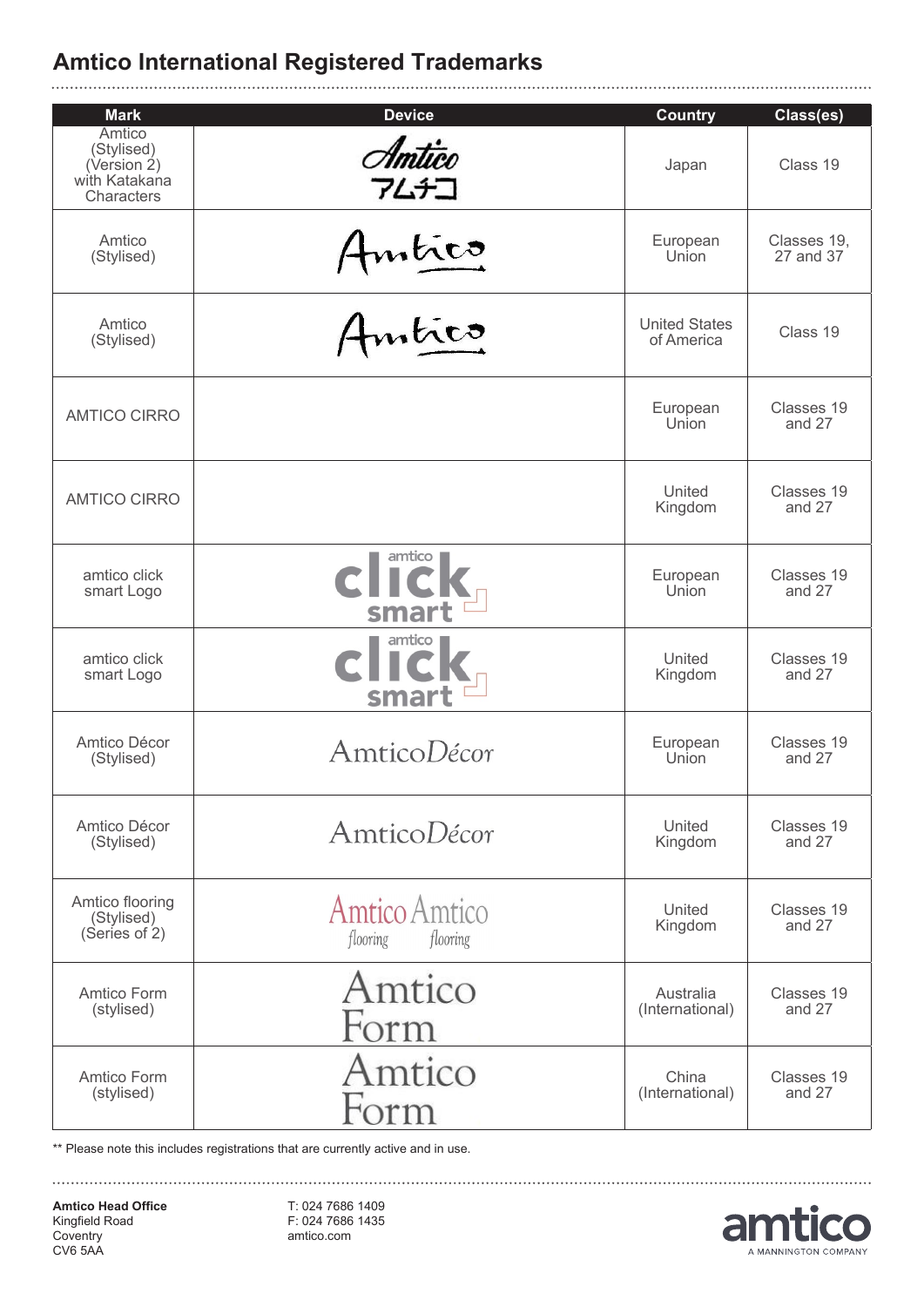| <b>Mark</b>                                                       | <b>Device</b>                                                    | <b>Country</b>                       | Class(es)                           |
|-------------------------------------------------------------------|------------------------------------------------------------------|--------------------------------------|-------------------------------------|
| Amtico Form<br>(stylised)                                         | Amtico<br>Form                                                   | European<br>Union                    | Classes 19<br>and 27                |
| Amtico Form<br>(stylised)                                         | Amtico<br>Form                                                   | Madrid<br>Protocol                   | Classes 19<br>and 27                |
| Amtico Form<br>(stylised)                                         | Amtico<br>Form                                                   | United<br>Kingdom                    | Classes 19<br>and 27                |
| <b>AMTICO</b><br><b>INTERNATIONAL</b>                             |                                                                  | China                                | Class 19                            |
| <b>AMTICO</b><br><b>INTERNATIONAL</b>                             |                                                                  | China                                | Class 27                            |
| amtico makes<br>it possible<br>(Stylised)                         | amtico<br>amtico<br>makes it<br>makes it<br>possible<br>possible | Australia<br>(International)         | Classes 19,<br>27 and 37            |
| amtico makes<br>it possible<br>(Stylised)                         | amtico<br>amtico<br>makes it<br>makes it<br>possible<br>possible | European<br>Union<br>(International) | Classes 19,<br>27 and 37            |
| amtico makes<br>it possible<br>(Stylised)                         | amtico<br>makes it<br>possible                                   | Madrid<br>Protocol                   | Classes 19,<br>27 and 37            |
| amtico makes<br>it possible<br><b>Stylised (Series</b><br>of $2)$ | amtico<br>amtico<br>makes it<br>makes it<br>possible<br>possible | United<br>Kingdom                    | Classes 19,<br>27, 35, 37<br>and 42 |
| <b>AMTICO</b><br><b>SIGNATURE</b>                                 |                                                                  | Australia<br>(International)         | Classes 19<br>and 27                |
| <b>AMTICO</b><br><b>SIGNATURE</b>                                 |                                                                  | Bahrain -<br>International           | Classes 19<br>and 27                |
| <b>AMTICO</b><br><b>SIGNATURE</b>                                 |                                                                  | <b>Brazil</b>                        | Class 19                            |

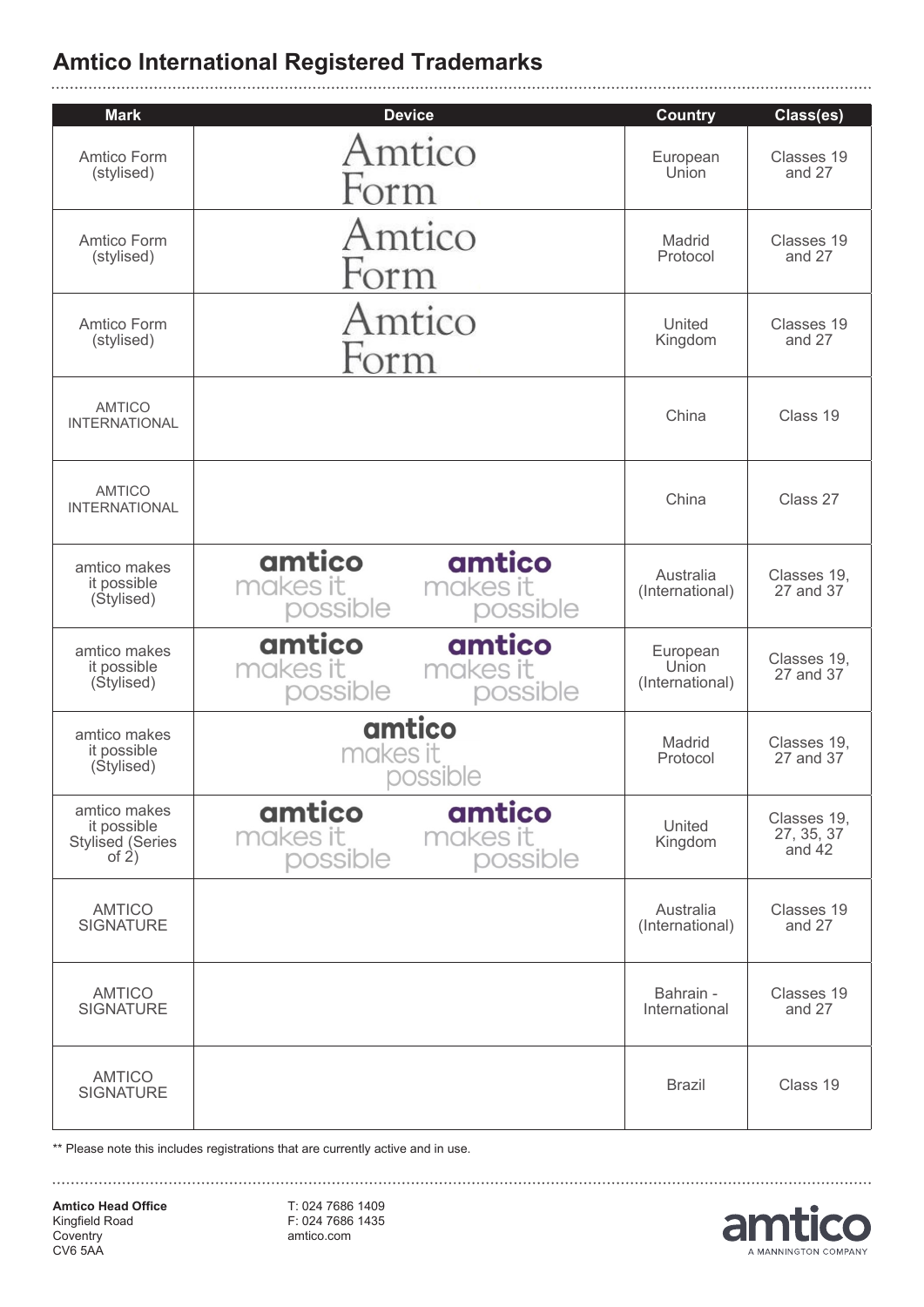| <b>Mark</b>                       | <b>Device</b> | <b>Country</b>                   | Class(es)            |
|-----------------------------------|---------------|----------------------------------|----------------------|
| <b>AMTICO</b><br><b>SIGNATURE</b> |               | <b>Brazil</b>                    | Class 27             |
| <b>AMTICO</b>                     |               | China                            | Classes 19           |
| <b>SIGNATURE</b>                  |               | (International)                  | and 27               |
| <b>AMTICO</b>                     |               | European<br>Union                | Classes 19           |
| <b>SIGNATURE</b>                  |               | (International)                  | and 27               |
| <b>AMTICO</b><br>SIGNATURE        |               | Hong Kong                        | Classes 19<br>and 27 |
| <b>AMTICO</b>                     |               | Iran -                           | Classes 19           |
| <b>SIGNATURE</b>                  |               | International                    | and 27               |
| <b>AMTICO</b>                     |               | Israel -                         | Classes 19           |
| <b>SIGNATURE</b>                  |               | International                    | and 27               |
| <b>AMTICO</b>                     |               | Japan                            | Classes 19           |
| <b>SIGNATURE</b>                  |               | (International)                  | and 27               |
| <b>AMTICO</b><br><b>SIGNATURE</b> |               | Kuwait                           | Class 19             |
| <b>AMTICO</b><br><b>SIGNATURE</b> |               | Kuwait                           | Class 27             |
| <b>AMTICO</b>                     |               | Madrid                           | Classes 19           |
| <b>SIGNATURE</b>                  |               | Protocol                         | and 27               |
| <b>AMTICO</b>                     |               | Oman -                           | Classes 19           |
| <b>SIGNATURE</b>                  |               | International                    | and 27               |
| <b>AMTICO</b><br><b>SIGNATURE</b> |               | Russian<br>Federation -<br>Int'l | Class 27             |

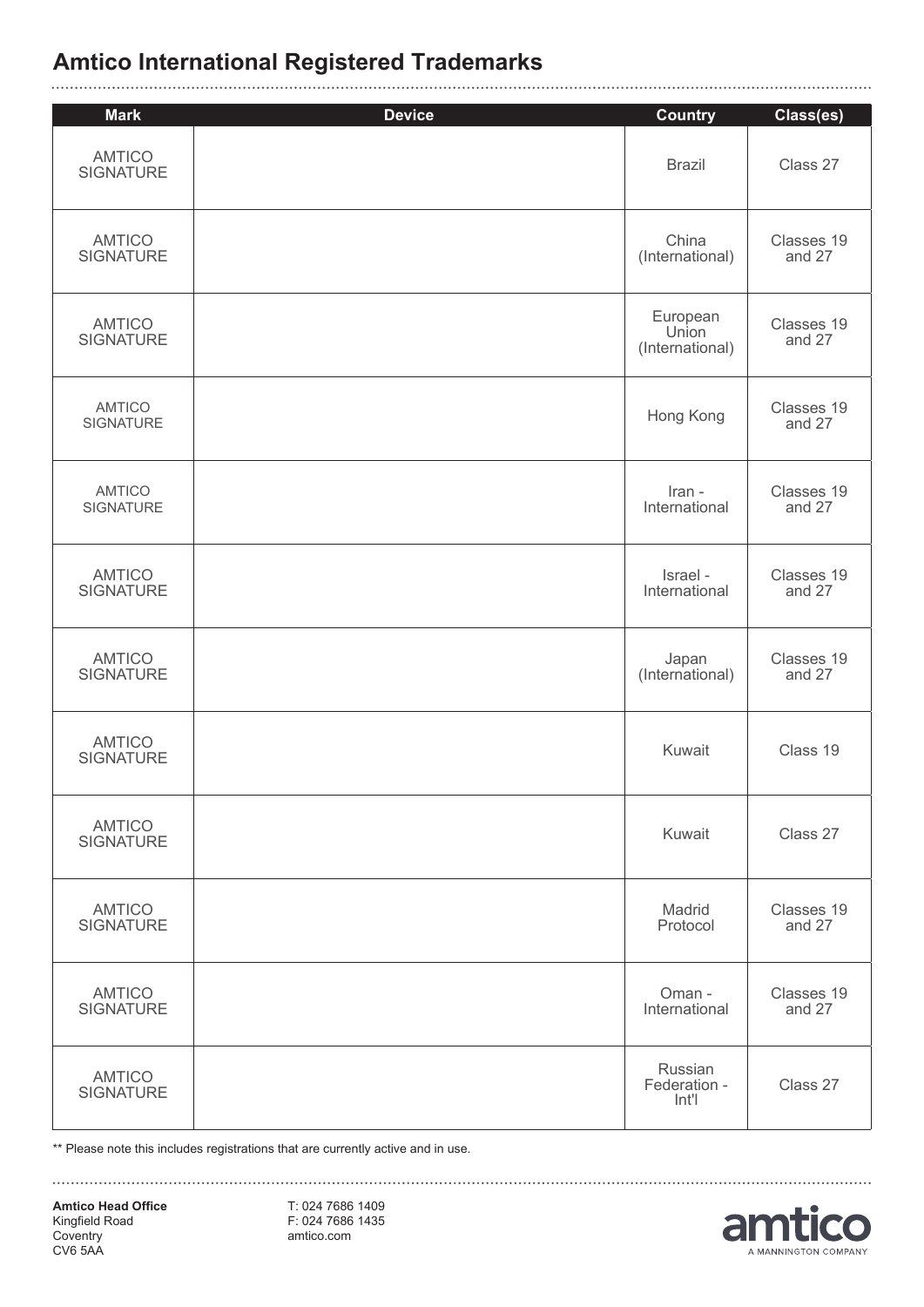| <b>Mark</b>                                 | <b>Device</b>                                     | <b>Country</b>                          | Class(es)                |
|---------------------------------------------|---------------------------------------------------|-----------------------------------------|--------------------------|
| <b>AMTICO</b><br><b>SIGNATURE</b>           |                                                   | Singapore -<br>International            | Classes 19<br>and 27     |
| <b>AMTICO</b><br><b>SIGNATURE</b>           |                                                   | Turkey -<br>International               | Classes 19<br>and 27     |
| <b>AMTICO</b><br><b>SIGNATURE</b>           |                                                   | <b>United Arab</b><br>Emirates          | Class 19                 |
| <b>AMTICO</b><br><b>SIGNATURE</b>           |                                                   | <b>United Arab</b><br>Emirates          | Class 27                 |
| <b>AMTICO</b><br>SIGNATURE                  |                                                   | United<br>Kingdom                       | Classes 19<br>and 27     |
| <b>AMTICO</b><br><b>SIGNATURE</b>           |                                                   | <b>United States</b><br>(International) | Classes 19<br>and 27     |
| <b>AMTICO</b><br><b>SIGNATURE</b>           |                                                   | Vietnam -<br>International              | Classes 19<br>and 27     |
| amtico signature<br>Logo (Series<br>of $2)$ | a amtico<br>amtico<br>a<br>signature<br>signature | United<br>Kingdom                       | Classes 19<br>and 27     |
| amtico Stylised                             | amtico                                            | Australia<br>(International)            | Classes 19,<br>27 and 37 |
| amtico Stylised                             | amtico                                            | Bahrain -<br>International              | Classes 19,<br>27 and 37 |
| amtico Stylised                             | amtico                                            | Egypt -<br>International                | Classes 19,<br>27 and 37 |
| amtico Stylised                             | amtico                                            | European<br>Union<br>(International)    | Classes 19,<br>27 and 37 |

\*\* Please note this includes registrations that are currently active and in use.

**Amtico Head Office** Kingfield Road **Coventry** CV6 5AA

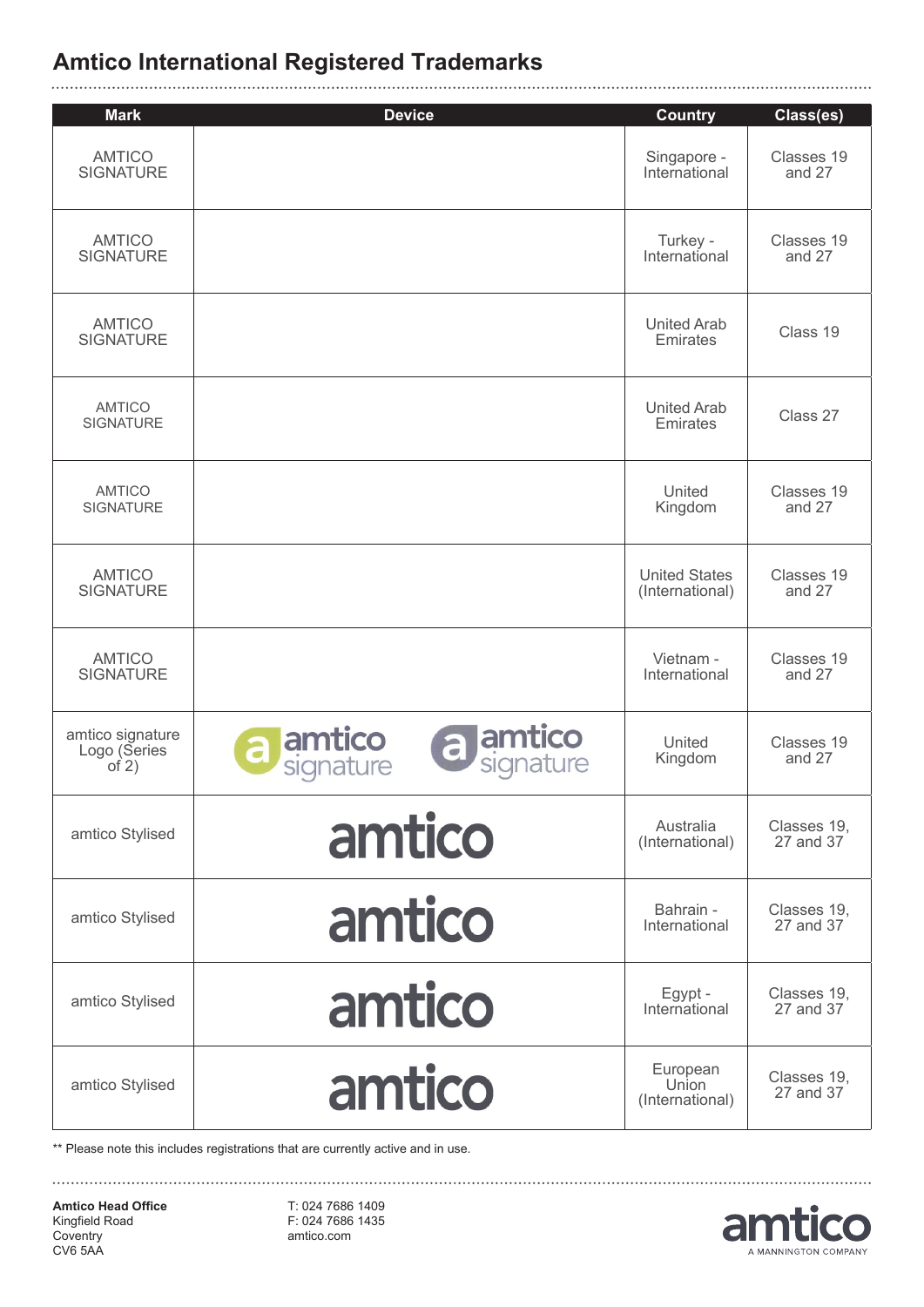| <b>Mark</b>     | <b>Device</b> | <b>Country</b>           | Class(es)                           |
|-----------------|---------------|--------------------------|-------------------------------------|
| amtico Stylised | amtico        | Hong Kong                | Classes 19,<br>27 and 37            |
| amtico Stylised | amtico        | India<br>(International) | Classes 19,<br>27 and 37            |
| amtico Stylised | amtico        | Indonesia                | Classes 19,<br>27 and 37            |
| amtico Stylised | amtico        | Iraq                     | Classes 19,<br>27 and 37            |
| amtico Stylised | amtico        | Jersey                   | Classes 19,<br>27, 35, 37<br>and 42 |
| amtico Stylised | amtico        | Jordan                   | Class 19                            |
| amtico Stylised | amtico        | Jordan                   | Class 27                            |
| amtico Stylised | amtico        | Jordan                   | Class 37                            |
| amtico Stylised | amtico        | Kuwait                   | Class 19                            |
| amtico Stylised | amtico        | Kuwait                   | Class 27                            |
| amtico Stylised | amtico        | Kuwait                   | Class 37                            |
| amtico Stylised | amtico        | Madrid<br>Protocol       | Classes 19,<br>27 and 37            |

\*\* Please note this includes registrations that are currently active and in use.

**Amtico Head Office** Kingfield Road **Coventry** CV6 5AA

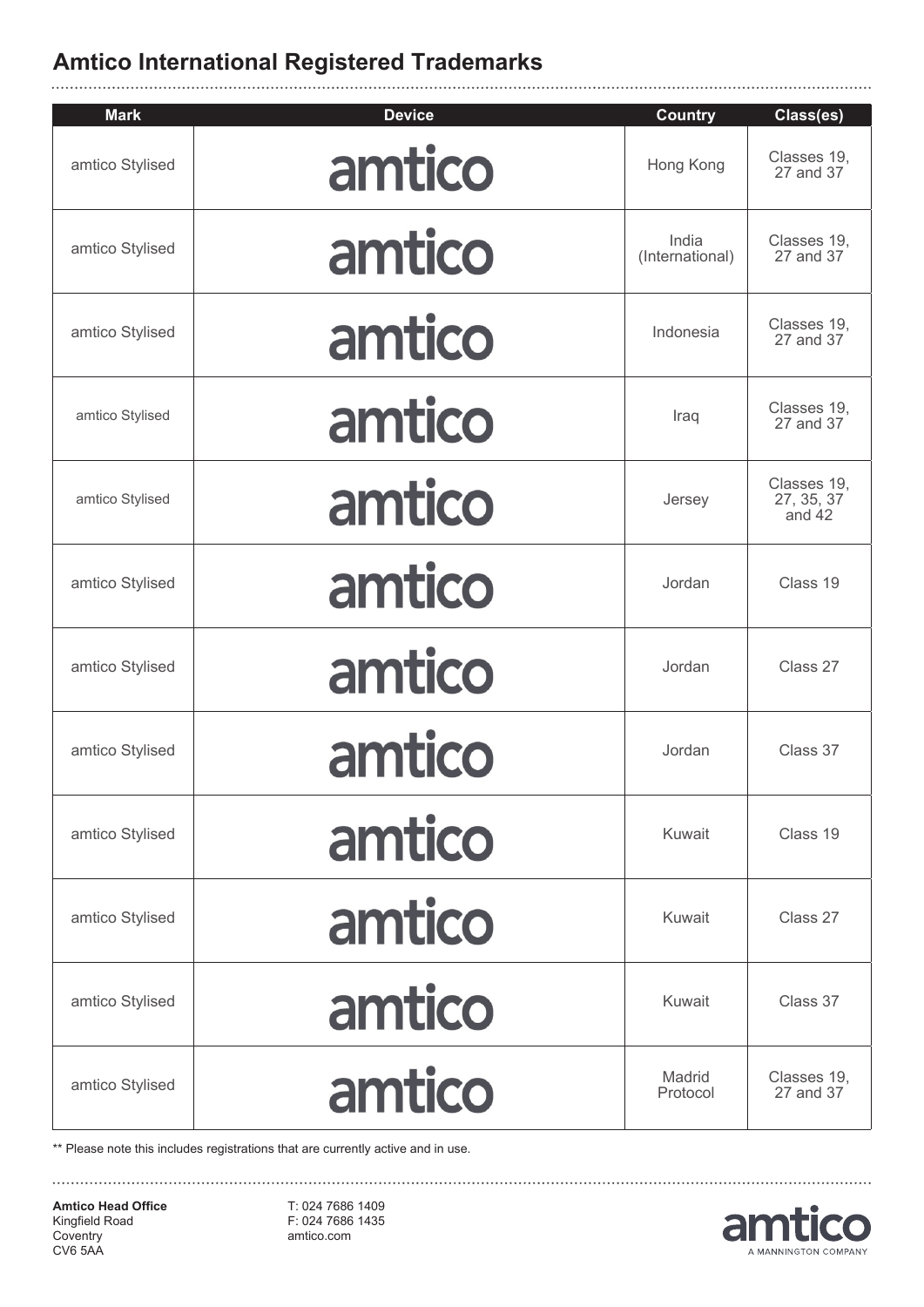| <b>Mark</b>     | <b>Device</b> | <b>Country</b>                   | Class(es)                |
|-----------------|---------------|----------------------------------|--------------------------|
| amtico Stylised | amtico        | Malaysia                         | Class 19                 |
| amtico Stylised | amtico        | Malaysia                         | Class 27                 |
| amtico Stylised | amtico        | Malaysia                         | Class 37                 |
| amtico Stylised | amtico        | New Zealand<br>(International)   | Classes 19,<br>27 and 37 |
| amtico Stylised | amtico        | Norway -<br>International        | Classes 19,<br>27 and 37 |
| amtico Stylised | amtico        | Oman -<br>International          | Classes 19,<br>27 and 37 |
| amtico Stylised | amtico        | Qatar                            | Class 19                 |
| amtico Stylised | amtico        | Qatar                            | Class 27                 |
| amtico Stylised | amtico        | Qatar                            | Class 37                 |
| amtico Stylised | amtico        | Russian<br>Federation -<br>Int'l | Classes 19,<br>27 and 37 |
| amtico Stylised | amtico        | Saudi Arabia                     | Class 19                 |
| amtico Stylised | amtico        | Saudi Arabia                     | Class 27                 |

\*\* Please note this includes registrations that are currently active and in use.

**Amtico Head Office** Kingfield Road **Coventry** CV6 5AA

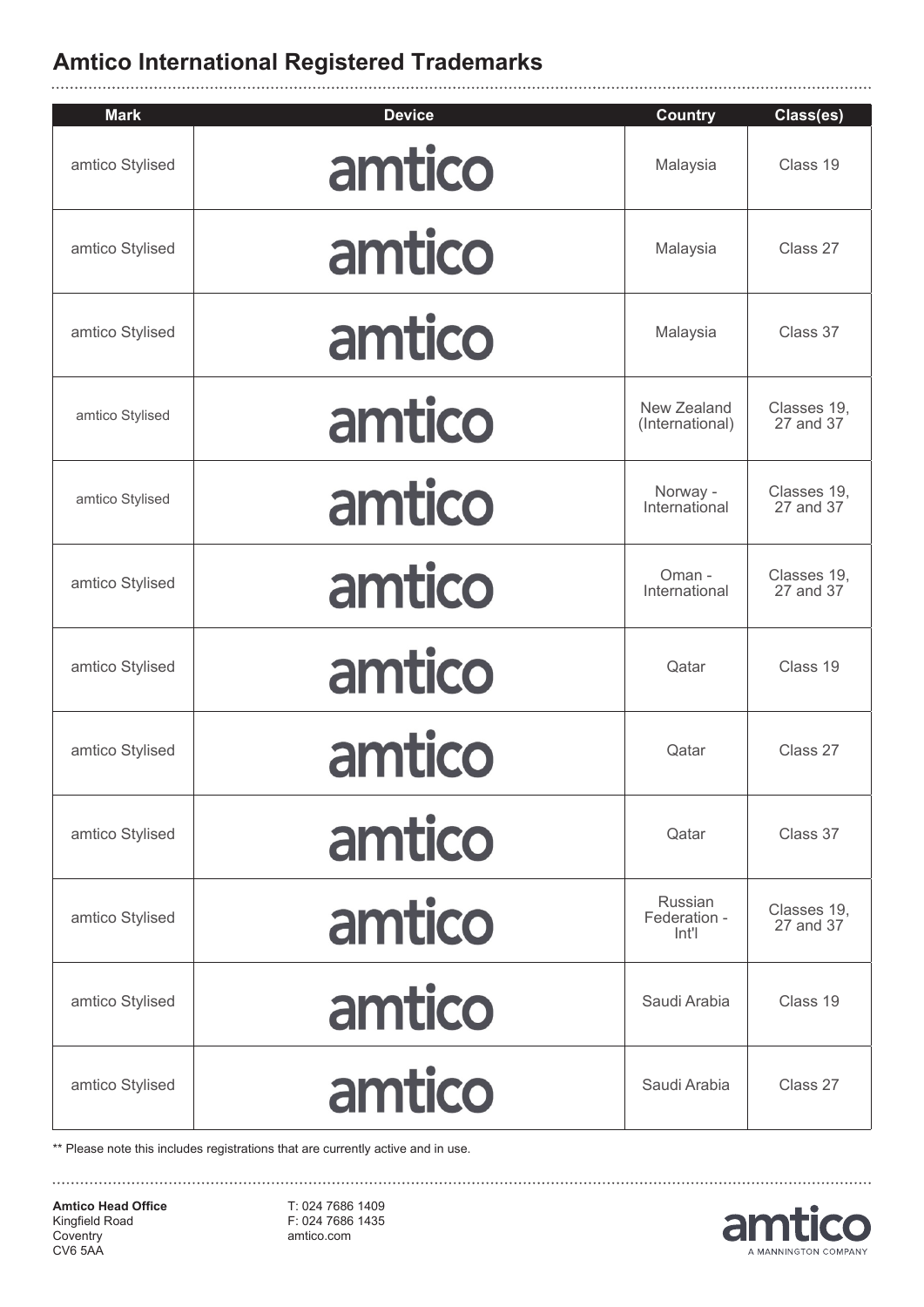| <b>Mark</b>     | <b>Device</b> | <b>Country</b>                 | Class(es)                |
|-----------------|---------------|--------------------------------|--------------------------|
| amtico Stylised | amtico        | Saudi Arabia                   | Class 37                 |
| amtico Stylised | amtico        | Singapore -<br>International   | Classes 19,<br>27 and 37 |
| amtico Stylised | amtico        | South Africa                   | Class 19                 |
| amtico Stylised | amtico        | South Africa                   | Class 27                 |
| amtico Stylised | amtico        | South Africa                   | Class 37                 |
| amtico Stylised | amtico        | South Korea<br>(International) | Classes 19,<br>27 and 37 |
| amtico Stylised | amtico        | Switzerland<br>(International) | Classes 19,<br>27 and 37 |
| amtico Stylised | amtico        | Taiwan                         | Classes 19,<br>27 and 37 |
| amtico Stylised | amtico        | Turkey -<br>International      | Classes 19,<br>27 and 37 |
| amtico Stylised | amtico        | <b>United Arab</b><br>Emirates | Classes 19               |
| amtico Stylised | amtico        | <b>United Arab</b><br>Emirates | Class 27                 |
| amtico Stylised | amtico        | <b>United Arab</b><br>Emirates | Class 37                 |

\*\* Please note this includes registrations that are currently active and in use.

**Amtico Head Office** Kingfield Road **Coventry** CV6 5AA

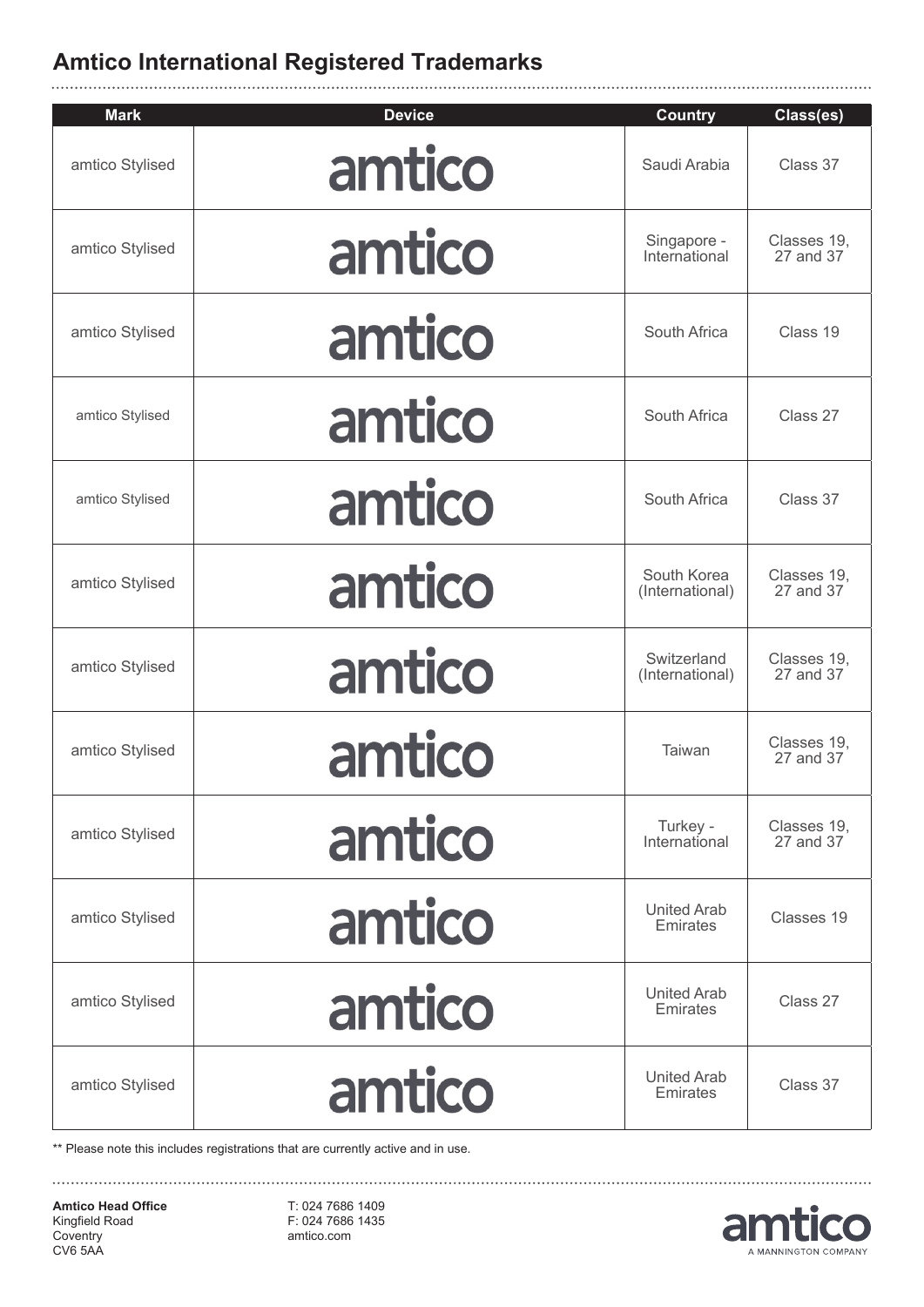| <b>Mark</b>                   | <b>Device</b>  | <b>Country</b>                          | Class(es)                            |
|-------------------------------|----------------|-----------------------------------------|--------------------------------------|
| amtico Stylised               | amtico         | United<br>Kingdom                       | Classes 19,<br>27, 35, 37,<br>and 42 |
| amtico Stylised               | amtico         | <b>United States</b><br>(International) | Classes 19,<br>27 and 37             |
| amtico Stylised               | amtico         | Vietnam -<br>International              | Classes 19,<br>27 and 37             |
| <b>AMTICO</b><br><b>TOUCH</b> |                | European<br>Union                       | Classes 19<br>and 27                 |
| <b>AMTICO</b><br><b>TOUCH</b> |                | United<br>Kingdom                       | Classes 19<br>and 27                 |
| Amtico Xtra<br>Logo           | Amtico<br>xtra | European<br>Union                       | Classes 19<br>and 27                 |
| Amtico Xtra<br>Logo           | Amticc<br>xtra | United<br>Kingdom                       | Classes 19<br>and 27                 |
| <b>AMTICO</b>                 |                | Australia                               | Class 37                             |
| <b>AMTICO</b>                 |                | Australia                               | Class 42                             |
| <b>AMTICO</b>                 |                | Australia                               | Class 27                             |
| <b>AMTICO</b>                 |                | Austria                                 | Classes 19<br>and 27                 |
| <b>AMTICO</b>                 |                | <b>Benelux</b>                          | Class 27                             |

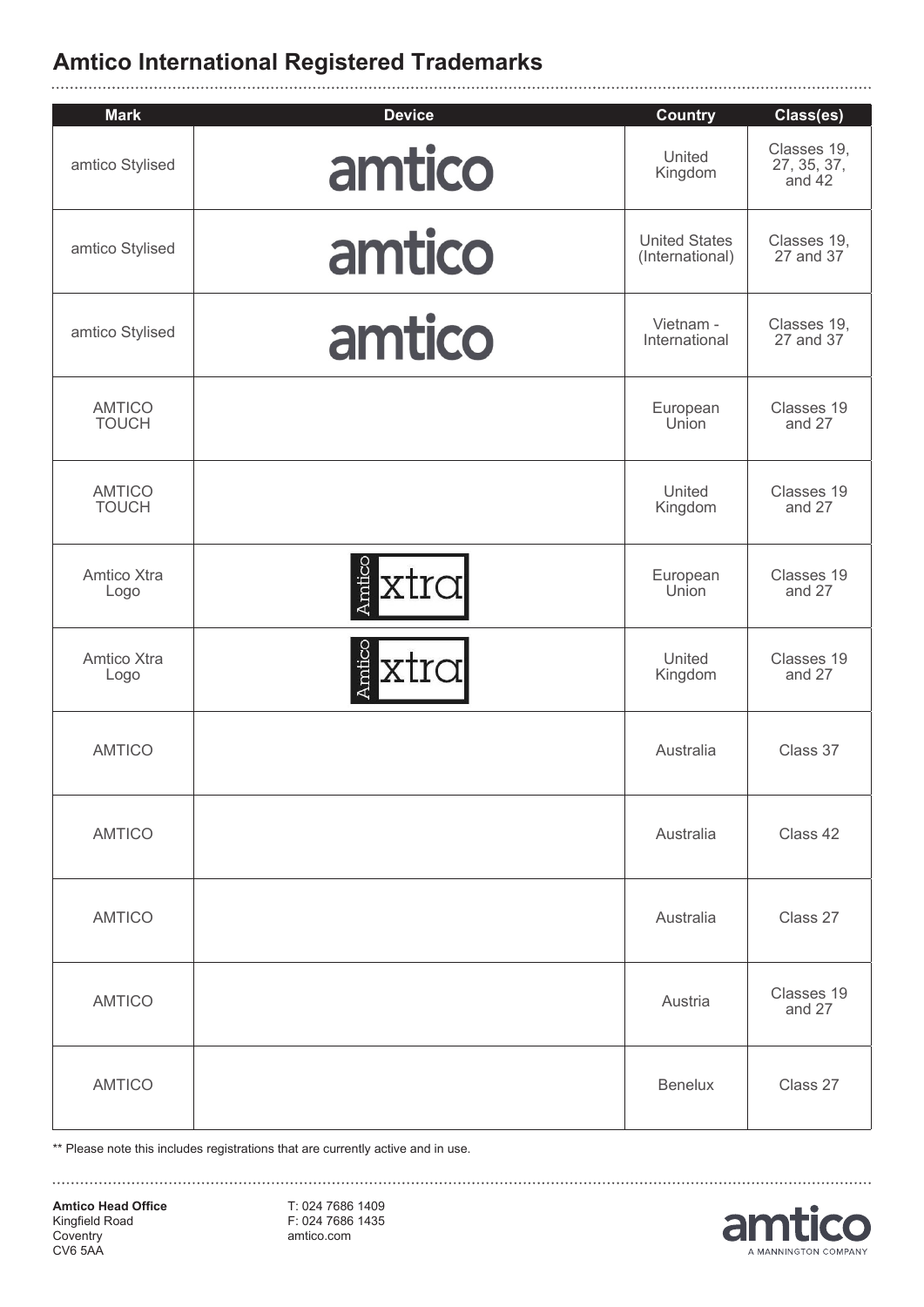| <b>Mark</b>   | <b>Device</b> | <b>Country</b>    | Class(es)                |
|---------------|---------------|-------------------|--------------------------|
| <b>AMTICO</b> |               | <b>Brazil</b>     | Class 17                 |
| <b>AMTICO</b> |               | Chile             | Class 19                 |
| <b>AMTICO</b> |               | China             | Class 27                 |
| <b>AMTICO</b> |               | China             | Class 19                 |
| <b>AMTICO</b> |               | Cyprus            | Class 19                 |
| <b>AMTICO</b> |               | Cyprus            | Class 27                 |
| <b>AMTICO</b> |               | Czech<br>Republic | Classes 17<br>and 27     |
| <b>AMTICO</b> |               | Czech<br>Republic | Classes 17<br>and 19     |
| <b>AMTICO</b> |               | Denmark           | Classes 19<br>and 27     |
| <b>AMTICO</b> |               | European<br>Union | Classes 19,<br>27 and 37 |
| <b>AMTICO</b> |               | Finland           | Classes 19<br>and 27     |
| <b>AMTICO</b> |               | France            | Classes 19<br>and 27     |

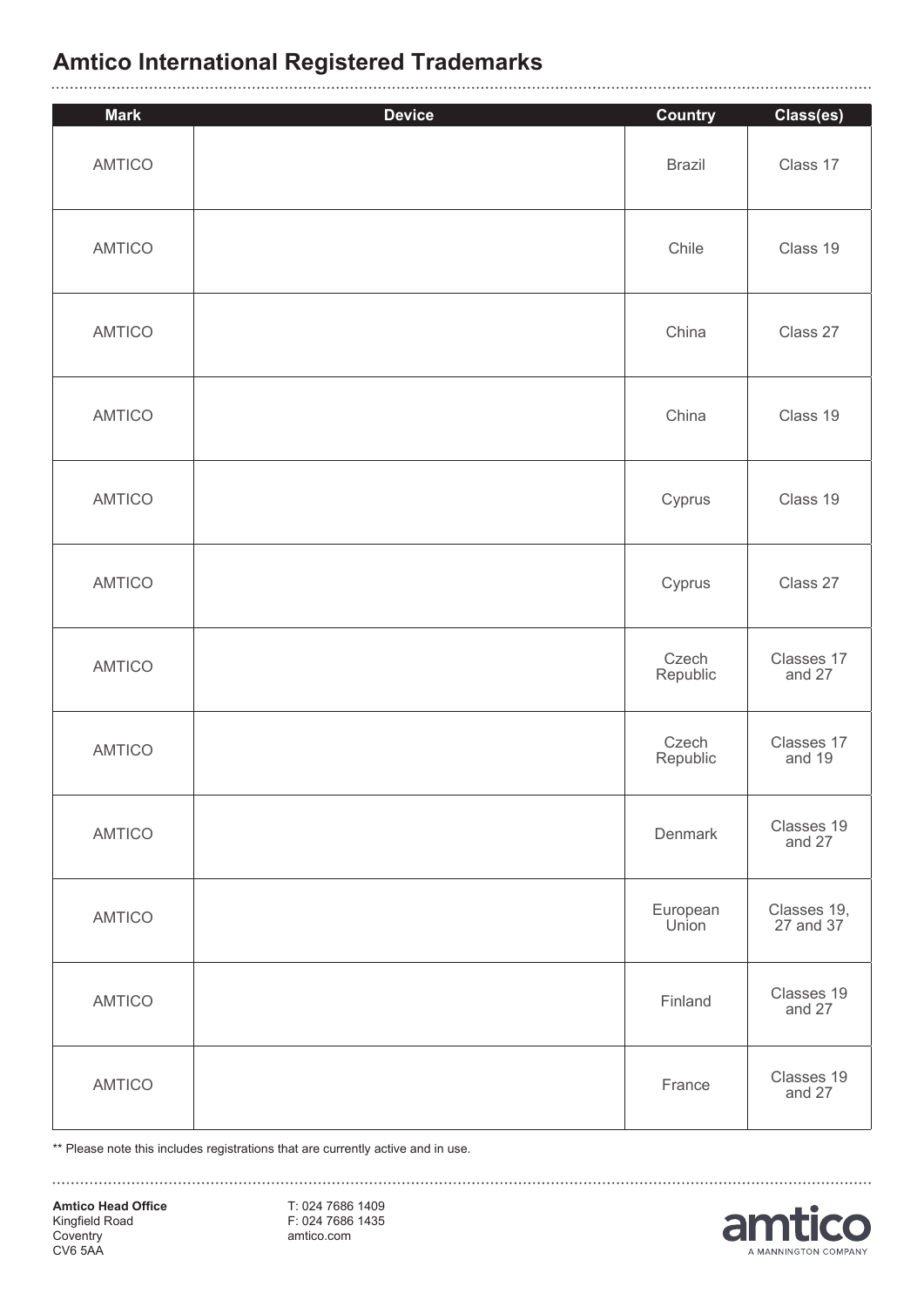#### **Amtico International Registered Trademarks** . . . . . . . . . . . . . .

| <b>Mark</b>   | <b>Device</b> | <b>Country</b> | Class(es)                    |
|---------------|---------------|----------------|------------------------------|
| <b>AMTICO</b> |               | Germany        | Classes 19,<br>27, 37 and 42 |
| <b>AMTICO</b> |               | Germany        | Classes 19<br>and 27         |
| <b>AMTICO</b> |               | Greece         | Classes 19<br>and 27         |
| <b>AMTICO</b> |               | Hungary        | Classes 19<br>and 27         |
| <b>AMTICO</b> |               | Indonesia      | Class 19                     |
| <b>AMTICO</b> |               | Israel         | Class 19                     |
| <b>AMTICO</b> |               | Israel         | Class 27                     |
| <b>AMTICO</b> |               | Italy          | Classes 19<br>and 27         |
| AMTICO        |               | Japan          | Classes 20,<br>24 and 27     |
| AMTICO        |               | Japan          | Classes 1, 17<br>and 19      |
| AMTICO        |               | Japan          | Class 19                     |
| AMTICO        |               | Japan          | Class 27                     |

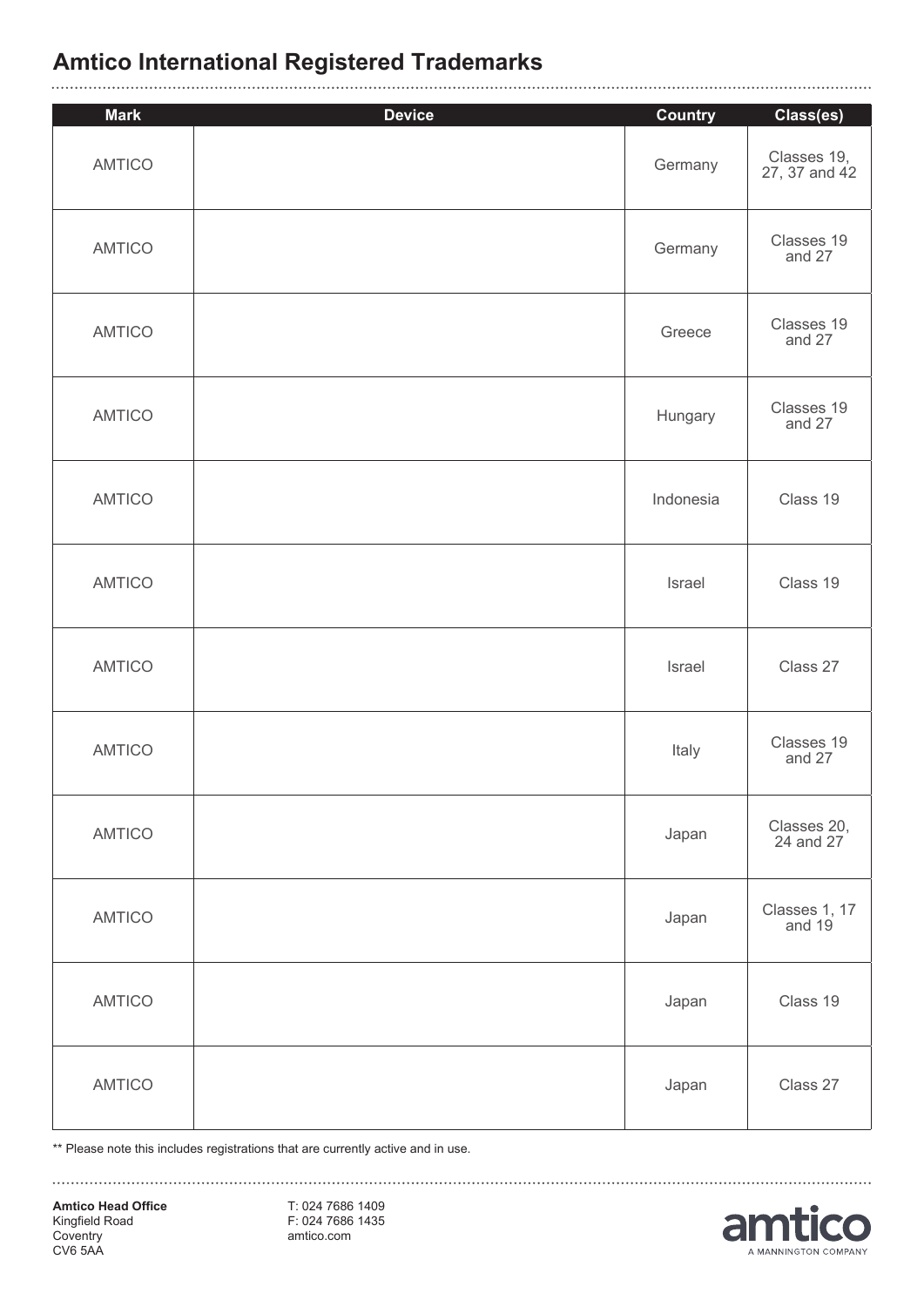| <b>Mark</b>   | <b>Device</b> | <b>Country</b> | Class(es)            |
|---------------|---------------|----------------|----------------------|
| <b>AMTICO</b> |               | Japan          | Class 19             |
| <b>AMTICO</b> |               | Jersey         | Class 19             |
| AMTICO        |               | Malaysia       | Class 19             |
| <b>AMTICO</b> |               | Mexico         | Class 17             |
| <b>AMTICO</b> |               | Mexico         | Class 27             |
| <b>AMTICO</b> |               | New Zealand    | Class 19             |
| AMTICO        |               | New Zealand    | Class 27             |
| <b>AMTICO</b> |               | Norway         | Class 27             |
| <b>AMTICO</b> |               | Pakistan       | Class 19             |
| AMTICO        |               | Pakistan       | Class 27             |
| <b>AMTICO</b> |               | Poland         | Classes 19<br>and 27 |
| <b>AMTICO</b> |               | Portugal       | Class 27             |

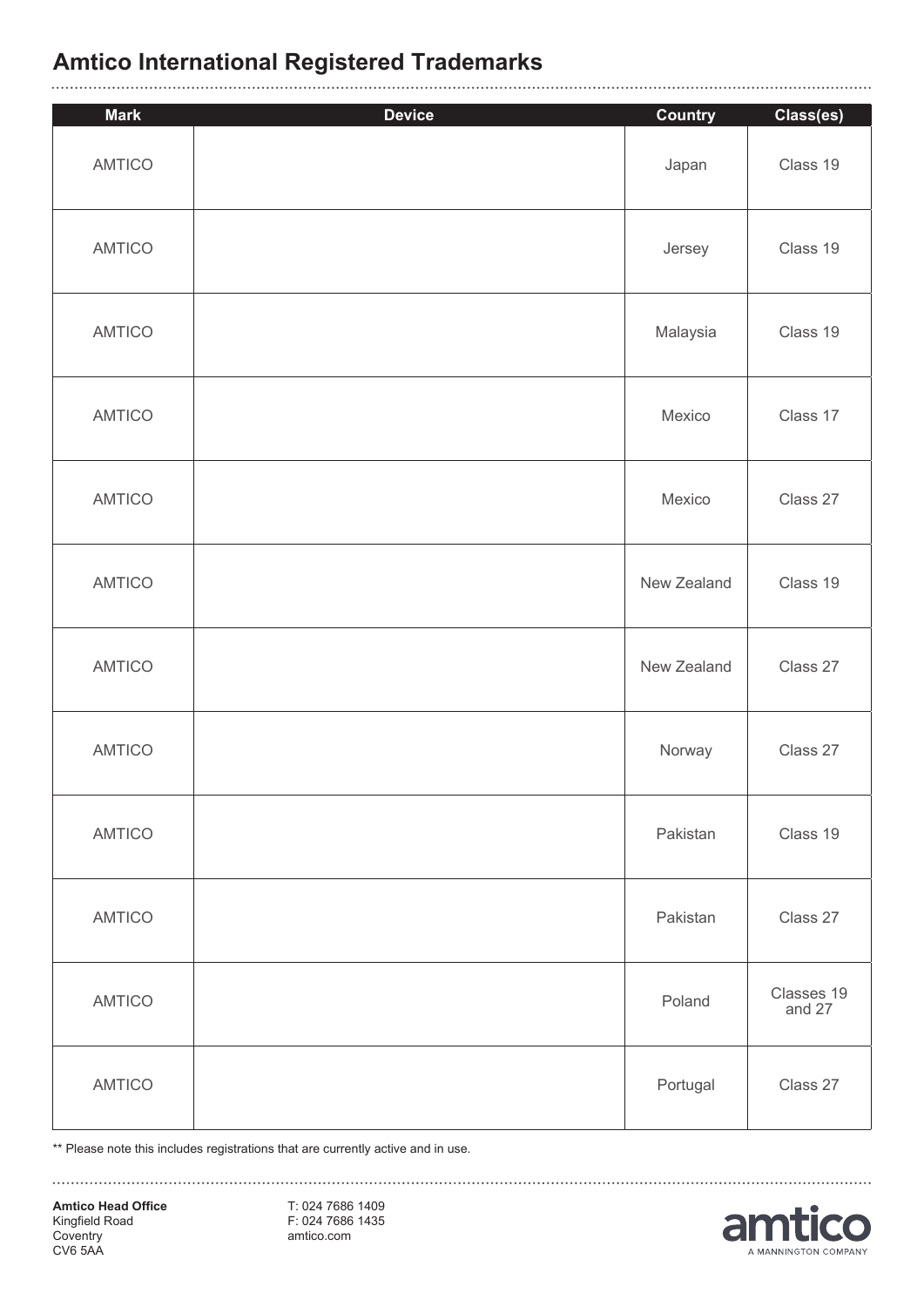| <b>Mark</b>   | <b>Device</b> |                            |                       |
|---------------|---------------|----------------------------|-----------------------|
| <b>AMTICO</b> |               | <b>Country</b><br>Portugal | Class(es)<br>Class 19 |
| <b>AMTICO</b> |               | Singapore                  | Class 37              |
| <b>AMTICO</b> |               | Singapore                  | Class 19              |
| <b>AMTICO</b> |               | Singapore                  | Class 27              |
| <b>AMTICO</b> |               | Slovakia                   | Classes 17<br>and 27  |
| <b>AMTICO</b> |               | Slovakia                   | Classes 17<br>and 19  |
| <b>AMTICO</b> |               | South Africa               | Class 19              |
| <b>AMTICO</b> |               | South Korea                | Classes 6<br>and 19   |
| <b>AMTICO</b> |               | Spain                      | Class 27              |
| <b>AMTICO</b> |               | Spain                      | Class 19              |
| <b>AMTICO</b> |               | Sweden                     | Class 27              |
| <b>AMTICO</b> |               | Switzerland                | Classes 19<br>and 27  |

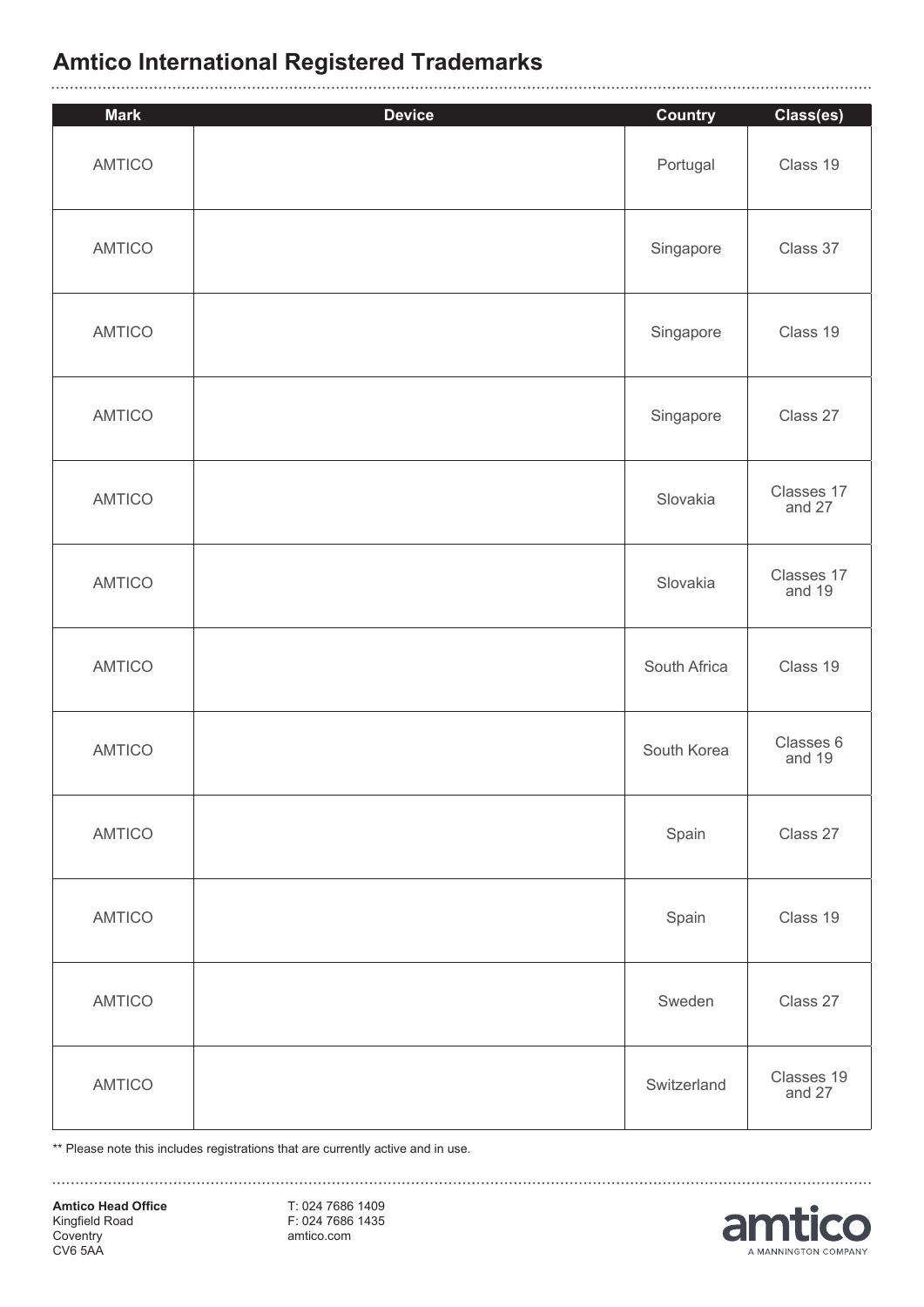| <b>Mark</b>                                  | <b>Device</b>                           | <b>Country</b>                     | Class(es)                    |
|----------------------------------------------|-----------------------------------------|------------------------------------|------------------------------|
| <b>AMTICO</b>                                |                                         | Taiwan                             | Class 27                     |
| <b>AMTICO</b>                                |                                         | Thailand                           | Class 19                     |
| <b>AMTICO</b>                                |                                         | Thailand                           | Class 27                     |
| <b>AMTICO</b>                                |                                         | United<br>Kingdom                  | Class 42                     |
| <b>AMTICO</b>                                |                                         | United<br>Kingdom                  | Class 19                     |
| <b>AMTICO</b>                                |                                         | <b>United States</b><br>of America | Class 27                     |
| Arteca (Stylised)                            | Arteca                                  | Canada                             | Classes 19,<br>27, 37 and 42 |
| <b>ARTECA</b>                                |                                         | Canada                             | Classes 19,<br>27, 37 and 42 |
| <b>CIRRO</b>                                 |                                         | European<br>Union                  | Classes 19<br>and 27         |
| <b>CIRRO</b>                                 |                                         | United<br>Kingdom                  | Classes 19<br>and 27         |
| Design out of<br>the box from<br>Amtico Logo | out of the box<br>Design<br>from Ambico | European<br>Union                  | Classes 19,<br>27 and 37     |

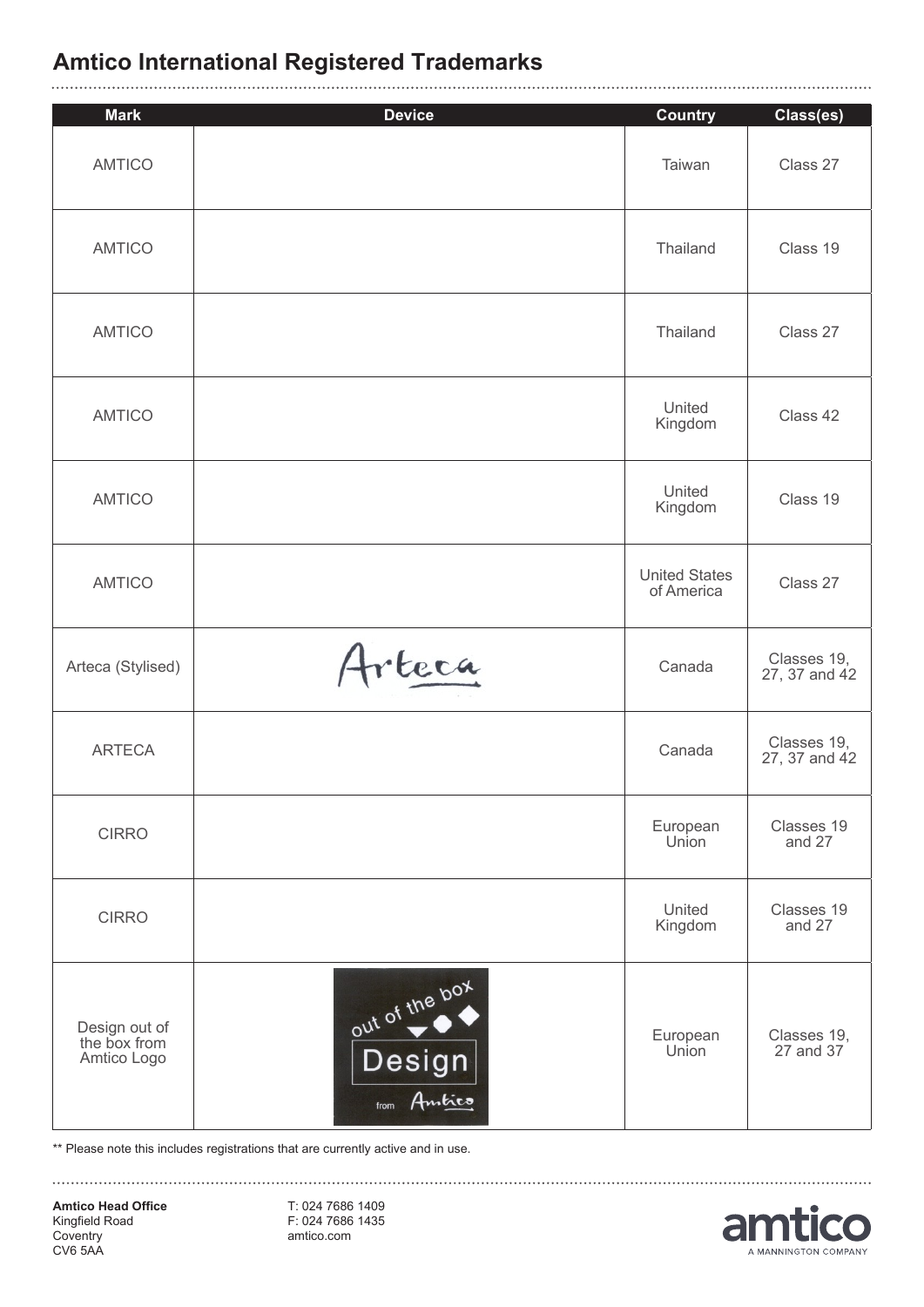| <b>Mark</b>                                  | <b>Device</b>                              | <b>Country</b>                       | Class(es)                |
|----------------------------------------------|--------------------------------------------|--------------------------------------|--------------------------|
| Design out of<br>the box from<br>Amtico Logo | out of the box<br>Design<br>Ambico<br>from | Australia                            | Classes 19,<br>27 and 37 |
| Form (stylised)                              | Form                                       | European<br>Union                    | Classes 19<br>and 27     |
| Form (stylised)                              | Form                                       | United<br>Kingdom                    | Classes 19<br>and 27     |
| Spacia                                       |                                            | Australia                            | Class 19                 |
| <b>SPACIA</b>                                |                                            | Australia<br>(International)         | Classes 19<br>and 27     |
| <b>SPACIA</b>                                |                                            | China                                | Class 27                 |
| <b>SPACIA</b>                                |                                            | China                                | Class 19                 |
| <b>SPACIA</b>                                |                                            | Egypt                                | Class 19                 |
| <b>SPACIA</b>                                |                                            | Egypt                                | Class 27                 |
| <b>SPACIA</b>                                |                                            | European<br>Union<br>(International) | Classes 19<br>and 27     |
| <b>SPACIA</b>                                |                                            | Japan<br>(International)             | Classes 19<br>and 27     |

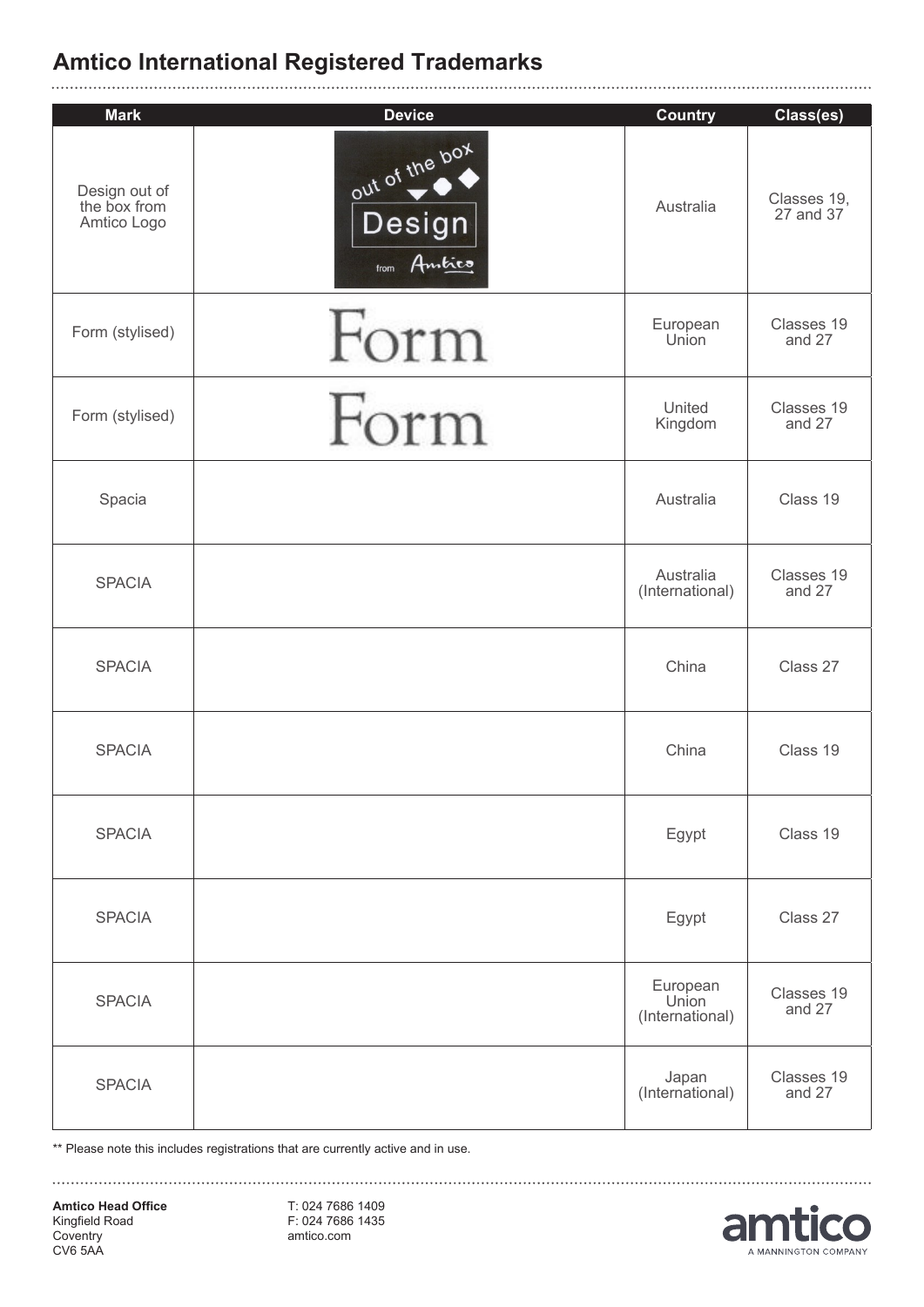| <b>Mark</b>                                 | <b>Device</b> | <b>Country</b>                           | Class(es)            |
|---------------------------------------------|---------------|------------------------------------------|----------------------|
| <b>SPACIA</b>                               |               | Madrid<br>Protocol                       | Classes 19<br>and 27 |
| <b>SPACIA</b>                               |               | Madrid<br><b>Protocol Subs</b><br>Desigs | Class 19             |
| <b>SPACIA</b>                               |               | Norway<br>(International)                | Class 19             |
| <b>SPACIA</b>                               |               | Russian<br>Federation                    | Classes 19<br>and 27 |
| <b>SPACIA</b>                               |               | Switzerland -<br>International           | Classes 19<br>and 27 |
| <b>SPACIA</b>                               |               | Turkey -<br>International                | Class 19             |
| <b>SPACIA</b>                               |               | United<br>Kingdom                        | Classes 19<br>and 27 |
| <b>SPACIA</b> (local<br>script)             | 森巴西亚          | China                                    | Class 19             |
| SPACIA (local<br>script)                    | 森巴西亚          | China                                    | Class 27             |
| <b>STRATICA</b>                             |               | China                                    | Class 19             |
| <b>STRATICA</b>                             |               | China                                    | Class 27             |
| <b>STRATICA</b><br>in Chinese<br>characters | 史翠地佳          | China                                    | Class 19             |

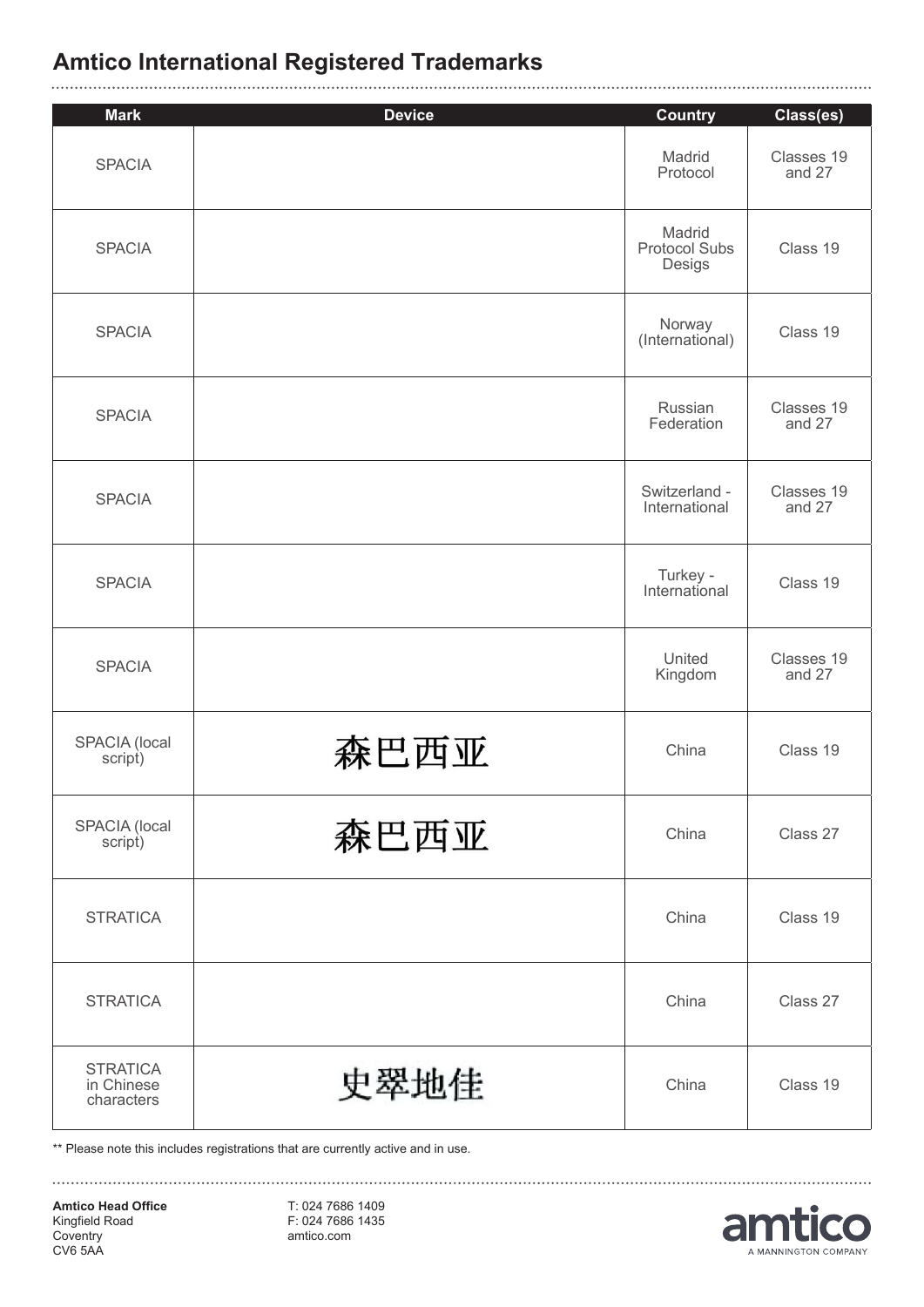| <b>Mark</b>                                 | <b>Device</b> | <b>Country</b>                     | Class(es)            |
|---------------------------------------------|---------------|------------------------------------|----------------------|
| <b>STRATICA</b><br>in Chinese<br>characters | 史翠地佳          | China                              | Class 27             |
| <b>STRATICA</b>                             |               | Austria                            | Classes 19<br>and 27 |
| <b>STRATICA</b>                             |               | <b>Benelux</b>                     | Classes 19<br>and 27 |
| <b>STRATICA</b>                             |               | Finland                            | Classes 19<br>and 27 |
| <b>STRATICA</b>                             |               | France                             | Classes 19<br>and 27 |
| <b>STRATICA</b>                             |               | Germany                            | Classes 19<br>and 27 |
| <b>STRATICA</b>                             |               | Italy                              | Classes 19<br>and 27 |
| <b>STRATICA</b>                             |               | Spain                              | Class 19             |
| <b>STRATICA</b>                             |               | Sweden                             | Classes 19<br>and 27 |
| <b>STRATICA</b>                             |               | Switzerland                        | Classes 19<br>and 27 |
| <b>STRATICA</b>                             |               | United<br>Kingdom                  | Classes 19<br>and 27 |
| <b>STRATICA</b>                             |               | <b>United States</b><br>of America | Classes 19<br>and 27 |